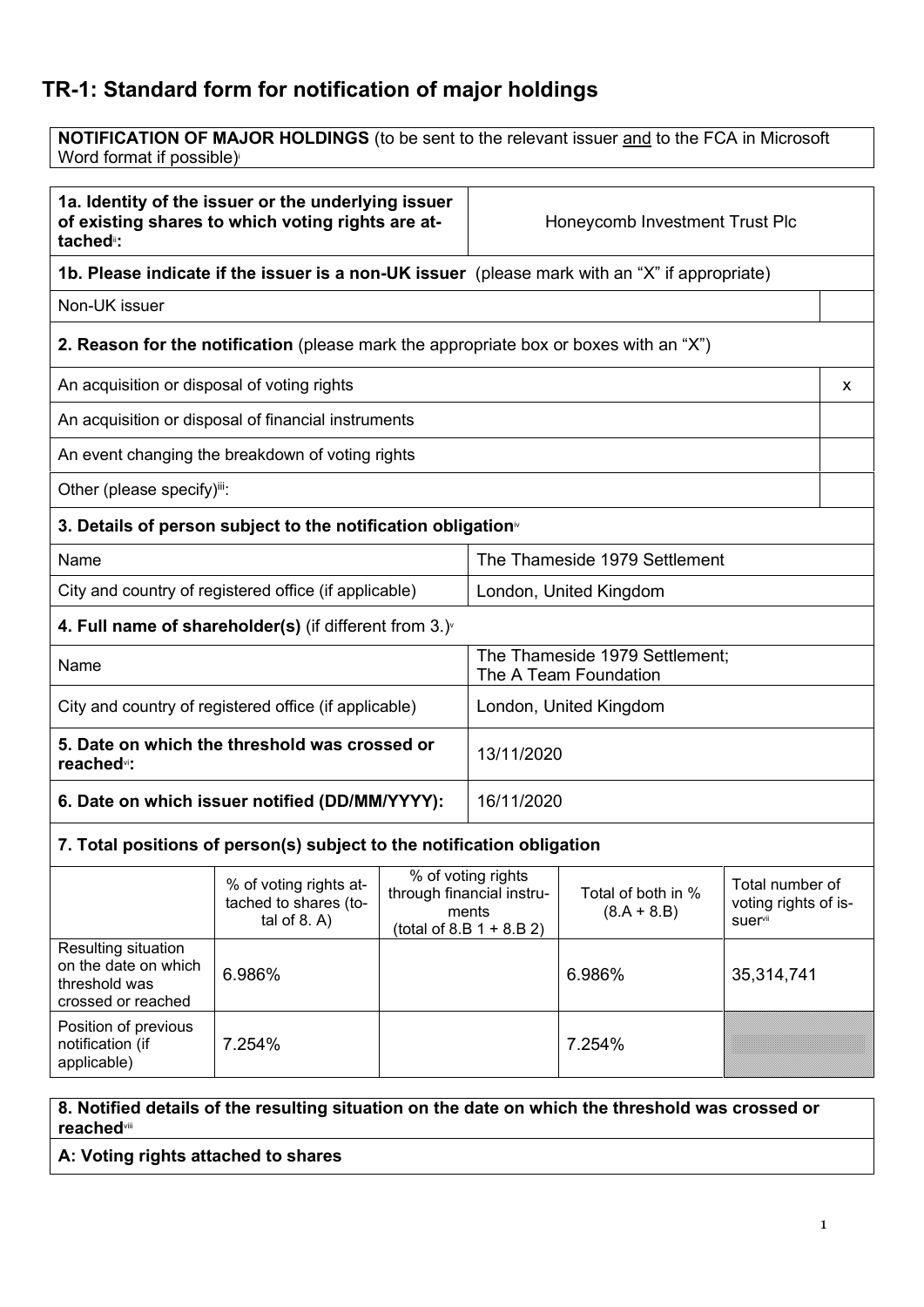| Class/type of<br>shares | Number of voting rightsix                                     |                                                                | % of voting rights                                            |                                                                |
|-------------------------|---------------------------------------------------------------|----------------------------------------------------------------|---------------------------------------------------------------|----------------------------------------------------------------|
| ISIN code (if possible) | <b>Direct</b><br>(Art 9 of Directive<br>2004/109/EC) (DTR5.1) | Indirect<br>(Art 10 of Directive<br>2004/109/EC)<br>(DTR5.2.1) | <b>Direct</b><br>(Art 9 of Directive<br>2004/109/EC) (DTR5.1) | Indirect<br>(Art 10 of Directive<br>2004/109/EC)<br>(DTR5.2.1) |
| GB00BYZV3G25            |                                                               | 2,467,000                                                      |                                                               | 6.986%                                                         |
|                         |                                                               |                                                                |                                                               |                                                                |
|                         |                                                               |                                                                |                                                               |                                                                |
| <b>SUBTOTAL 8. A</b>    | 2,467,000                                                     |                                                                | 6.986%                                                        |                                                                |

| B 1: Financial Instruments according to Art. 13(1)(a) of Directive 2004/109/EC (DTR5.3.1.1 (a)) |                               |                                         |                                                                                                        |                    |
|-------------------------------------------------------------------------------------------------|-------------------------------|-----------------------------------------|--------------------------------------------------------------------------------------------------------|--------------------|
| Type of financial in-<br>strument                                                               | <b>Expiration</b><br>$date^x$ | Exercise/<br><b>Conversion Periodxi</b> | <b>Number of voting rights</b><br>that may be acquired if<br>the instrument is<br>exercised/converted. | % of voting rights |
|                                                                                                 |                               |                                         |                                                                                                        |                    |
|                                                                                                 |                               |                                         |                                                                                                        |                    |
|                                                                                                 |                               |                                         |                                                                                                        |                    |
|                                                                                                 |                               | <b>SUBTOTAL 8. B 1</b>                  |                                                                                                        |                    |

| 2004/109/EC (DTR5.3.1.1 (b))           |                                        | B 2: Financial Instruments with similar economic effect according to Art. 13(1)(b) of Directive |                                                        |                            |                    |
|----------------------------------------|----------------------------------------|-------------------------------------------------------------------------------------------------|--------------------------------------------------------|----------------------------|--------------------|
| <b>Type of financial</b><br>instrument | <b>Expiration</b><br>date <sup>x</sup> | Exercise/<br><b>Conversion Pe-</b><br>riod xi                                                   | <b>Physical or</b><br>cash<br>settlement <sup>x⊪</sup> | Number of<br>voting rights | % of voting rights |
|                                        |                                        |                                                                                                 |                                                        |                            |                    |
|                                        |                                        |                                                                                                 |                                                        |                            |                    |
|                                        |                                        |                                                                                                 |                                                        |                            |                    |
|                                        |                                        |                                                                                                 | <b>SUBTOTAL</b><br>8.B.2                               |                            |                    |

| 9. Information in relation to the person subject to the notification obligation (please mark the<br>applicable box with an "X")                                                                                                                                         |  |
|-------------------------------------------------------------------------------------------------------------------------------------------------------------------------------------------------------------------------------------------------------------------------|--|
| Person subject to the notification obligation is not controlled by any natural person or legal entity and does not<br>control any other undertaking(s) holding directly or indirectly an interest in the (underlying) issuerxili                                        |  |
| <b>Full chain of controlled undertakings through which the voting rights and/or the</b><br>financial instruments are effectively held starting with the ultimate controlling natural person or legal entity <sup>xiv</sup><br>(please add additional rows as necessary) |  |